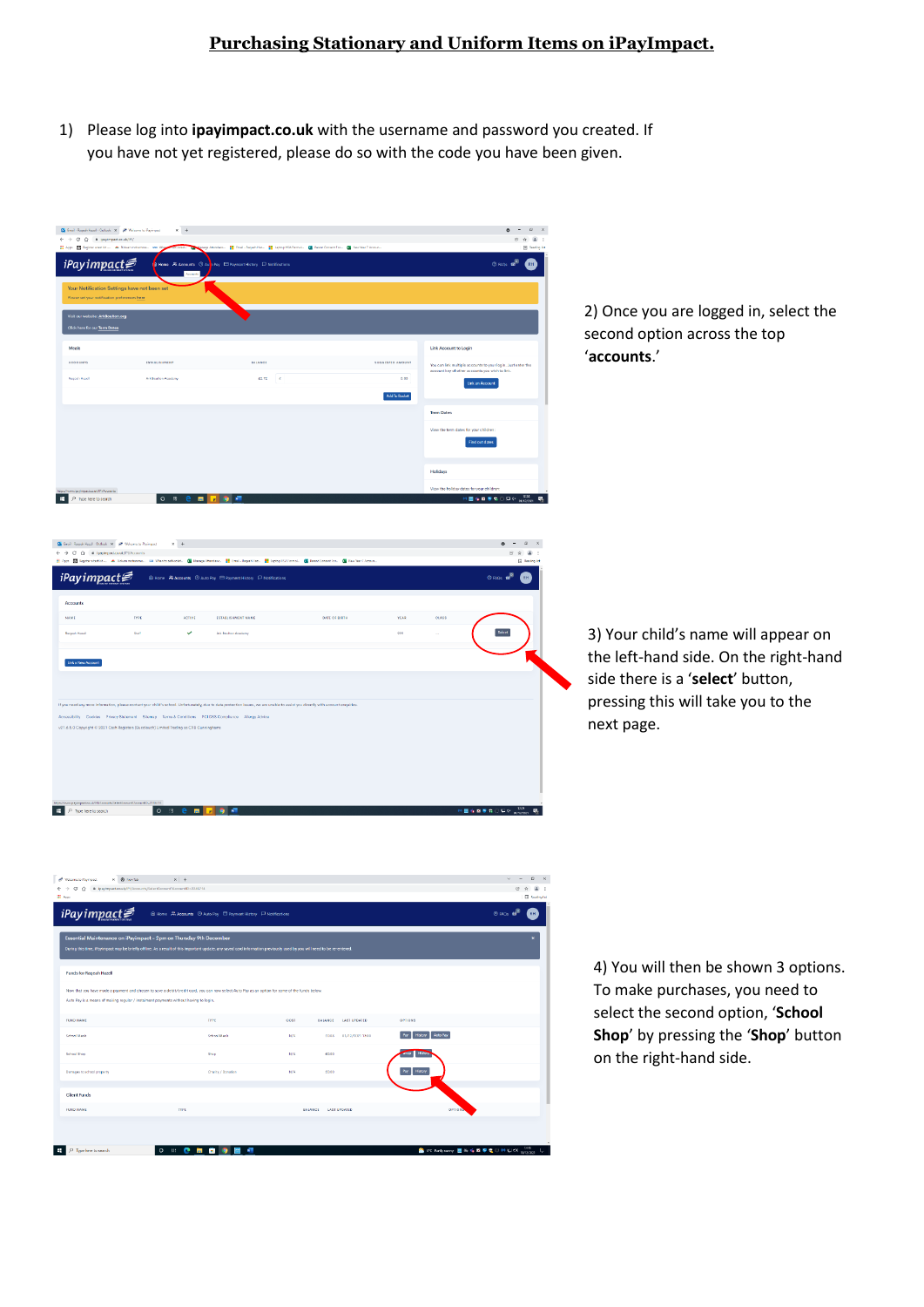## **Purchasing Stationary and Uniform Items on iPayImpact.**

| Or Email: Requelt Hazel - Outlook X @ Welcome to Peyimpect<br>X & AdanNat (Hamilty - Profile X   # Wilcome to iPaympact<br>$x +$                                                                                                                                                         | $\mathcal{L}$<br>$\sigma$<br>$\overline{\phantom{a}}$<br>$\times$ |
|------------------------------------------------------------------------------------------------------------------------------------------------------------------------------------------------------------------------------------------------------------------------------------------|-------------------------------------------------------------------|
| B ipsyimpact.co.uk/IPI/Fund/PreductCategorySelection?FundID=227638JkccountID=2246714<br>α<br>$\leftarrow$ $\rightarrow$<br>$\curvearrowright$                                                                                                                                            | 冷☆<br>œ.                                                          |
| III Apps                                                                                                                                                                                                                                                                                 | <b>EB</b> Rooding for                                             |
| iPayimpact $\equiv$<br>ta Home <b>A Accounts</b> ⊙ Auto Pay □ Payment History □ Notifications                                                                                                                                                                                            | $\odot$ FAQs $\bigoplus$<br>RH                                    |
| Essential Maintenance on iPayimpact - 2pm on Thursday 9th December                                                                                                                                                                                                                       |                                                                   |
| During this time, iPayimpact may be briefly offline. As a result of this important update, any saved card information previously used by you will need to be re-entered.                                                                                                                 |                                                                   |
|                                                                                                                                                                                                                                                                                          |                                                                   |
| Shop - Rageah Hazell                                                                                                                                                                                                                                                                     |                                                                   |
| Please choose a product category                                                                                                                                                                                                                                                         |                                                                   |
| Select Category<br>--- Gelect--<br>$\overline{\phantom{a}}$                                                                                                                                                                                                                              |                                                                   |
| $-$ Select-                                                                                                                                                                                                                                                                              |                                                                   |
|                                                                                                                                                                                                                                                                                          |                                                                   |
| <b>Uniform</b><br>Stationary                                                                                                                                                                                                                                                             |                                                                   |
| IT repairs                                                                                                                                                                                                                                                                               |                                                                   |
|                                                                                                                                                                                                                                                                                          |                                                                   |
|                                                                                                                                                                                                                                                                                          |                                                                   |
|                                                                                                                                                                                                                                                                                          |                                                                   |
| If you need any more information, please contact your child's school. Unfortunately, due to data protection issues, we are unable to assist you directly with account enquiries.<br>Accessibility Cookies Privacy Statement Sitemap Terms & Conditions PCI DSS Compliance Allergy Advice |                                                                   |
| v21.6.6.0 Copyright @ 2021 Cash Registers (Buccleuch) Limited Trading as CRB Cunninghams                                                                                                                                                                                                 |                                                                   |
|                                                                                                                                                                                                                                                                                          |                                                                   |
|                                                                                                                                                                                                                                                                                          |                                                                   |
|                                                                                                                                                                                                                                                                                          |                                                                   |
|                                                                                                                                                                                                                                                                                          |                                                                   |
|                                                                                                                                                                                                                                                                                          |                                                                   |
| <b>Q</b> RHSHTOHT DR. L. dock A<br><b>B</b> die Open<br>ó.<br><b>B</b> <i>mw coach</i><br>RH Rtu 9.12.21.docx<br>м<br>self cert (2) pdf<br>$\mathcal{A}_1$<br>$\lambda$                                                                                                                  | Show all<br>$\mathbb{X}$                                          |

5) To purchase uniform items, select '**Uniform**' from the dropdown menu. If you are purchasing stationary, select '**Stationary**' from the dropdown menu, and then then click on '**Select Category**' on the right.

| <b>C Welcome to Paympact</b><br>x @ New Tab                                                     | $x +$                                                                     |                                                   | v.<br>$\sim$<br>$x^2$                  |
|-------------------------------------------------------------------------------------------------|---------------------------------------------------------------------------|---------------------------------------------------|----------------------------------------|
| C () B ipsympattcouk(IPI/Fund/ProductCstegorySelection<br>$\leftarrow$ $\rightarrow$<br>EE Ares |                                                                           |                                                   | 曾會<br>$\Delta$<br><b>E Reading Int</b> |
| $i$ Payimpact $\equiv$                                                                          | the Home <b>R. Accounts</b> © Auto Pay □ Payment History □ Notifications  |                                                   | $①$ FAQs $\triangle^4$<br>RH           |
| Image<br>Awarted                                                                                | <b>Ark Boulton Gym Bag</b>                                                | 68.00                                             | Detail                                 |
|                                                                                                 | <b>Pencil Case</b><br>Styles may vary" Not Ark Boulton branded.           | £0.50                                             | Detail                                 |
| <b>Common</b>                                                                                   | Ruler<br>15cm Fuler                                                       | £3.90                                             | Detail                                 |
|                                                                                                 | Pencil                                                                    | 63.90                                             | Datail                                 |
|                                                                                                 | <b>Black Pen</b>                                                          | 03.90                                             | Detail                                 |
|                                                                                                 | <b>Blue Pen</b>                                                           | 13,90                                             | Detail                                 |
|                                                                                                 | Green Pen                                                                 | 63.10                                             | Detail                                 |
|                                                                                                 | Sharpener<br>Colour may vary"                                             | 03.90                                             | Detail                                 |
|                                                                                                 | Ecoser<br>Brand may vary"                                                 | £3.90                                             | Detail                                 |
| $P$ Type here to search                                                                         | 硼<br>$O$ H<br>$\bullet$<br>$\overline{\phantom{a}}$<br>۰<br>●<br>$\equiv$ | A c C Party sun w ■ A < ■ U C U FD 44 whitehold D |                                        |

6) All the items for sale will be listed down the left-hand side along with prices ranging from £0.10. Select '**detail**' next to the item you would like to purchase.



7) Type the quantity you require in the first box and then click '**Save In Basket**'